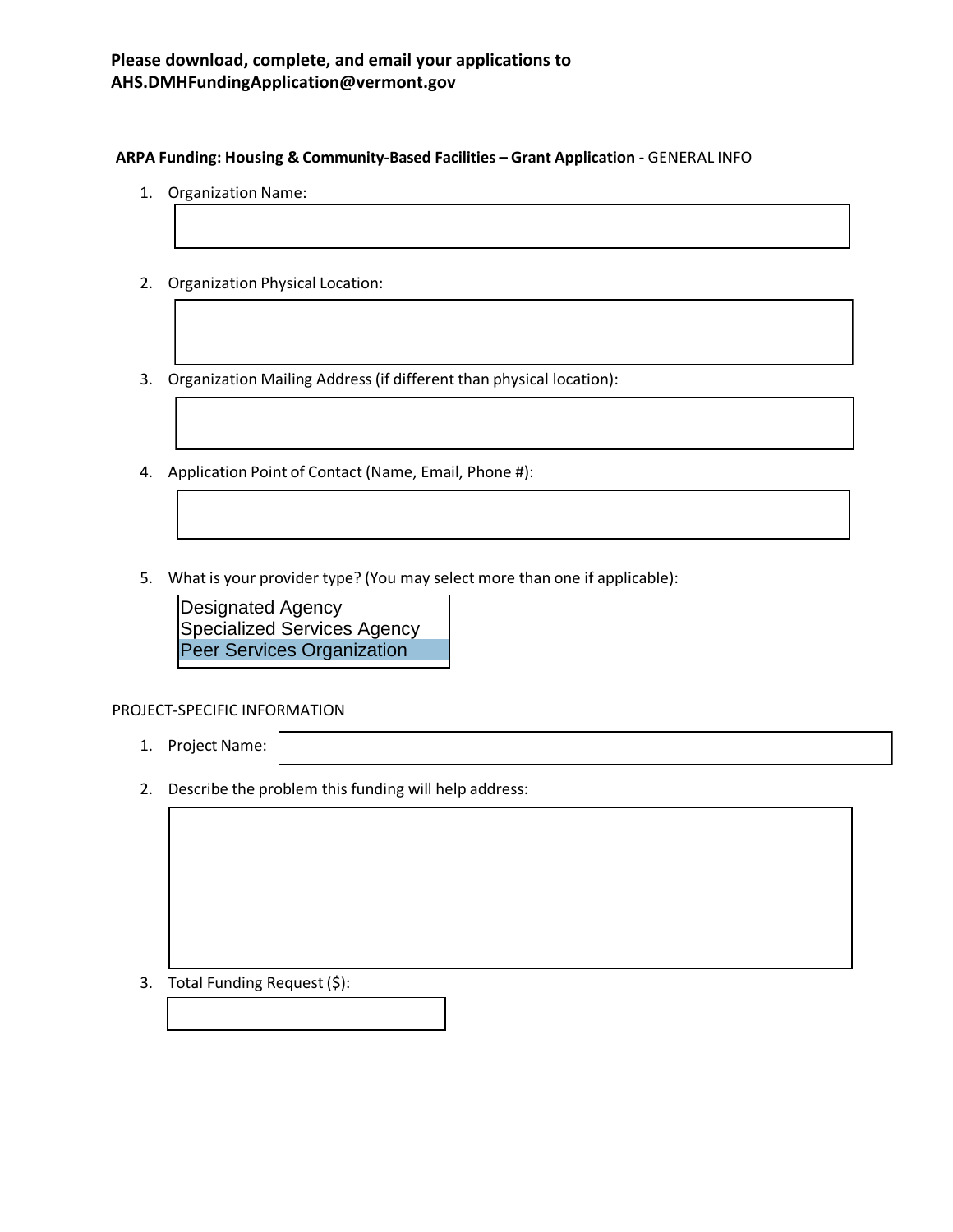4. Project Budget (a basic template is below for reference; if you have used your own project budget template please attach to your application):

|                   | Expense Type                                      | <b>Total Anticipated Cost</b> |  |
|-------------------|---------------------------------------------------|-------------------------------|--|
| <b>Staff Time</b> |                                                   |                               |  |
| <b>Notes</b>      |                                                   |                               |  |
|                   |                                                   |                               |  |
|                   |                                                   |                               |  |
| Materials         |                                                   |                               |  |
| <b>Notes</b>      |                                                   |                               |  |
|                   |                                                   |                               |  |
|                   |                                                   |                               |  |
| Contractor/Labor  |                                                   |                               |  |
| <b>Notes</b>      |                                                   |                               |  |
|                   |                                                   |                               |  |
|                   |                                                   |                               |  |
| Other             |                                                   |                               |  |
| <b>Notes</b>      |                                                   |                               |  |
|                   |                                                   |                               |  |
|                   |                                                   |                               |  |
|                   | 5. What date do you expect this project to begin? |                               |  |
|                   |                                                   |                               |  |

6. What date do you expect this project to be complete?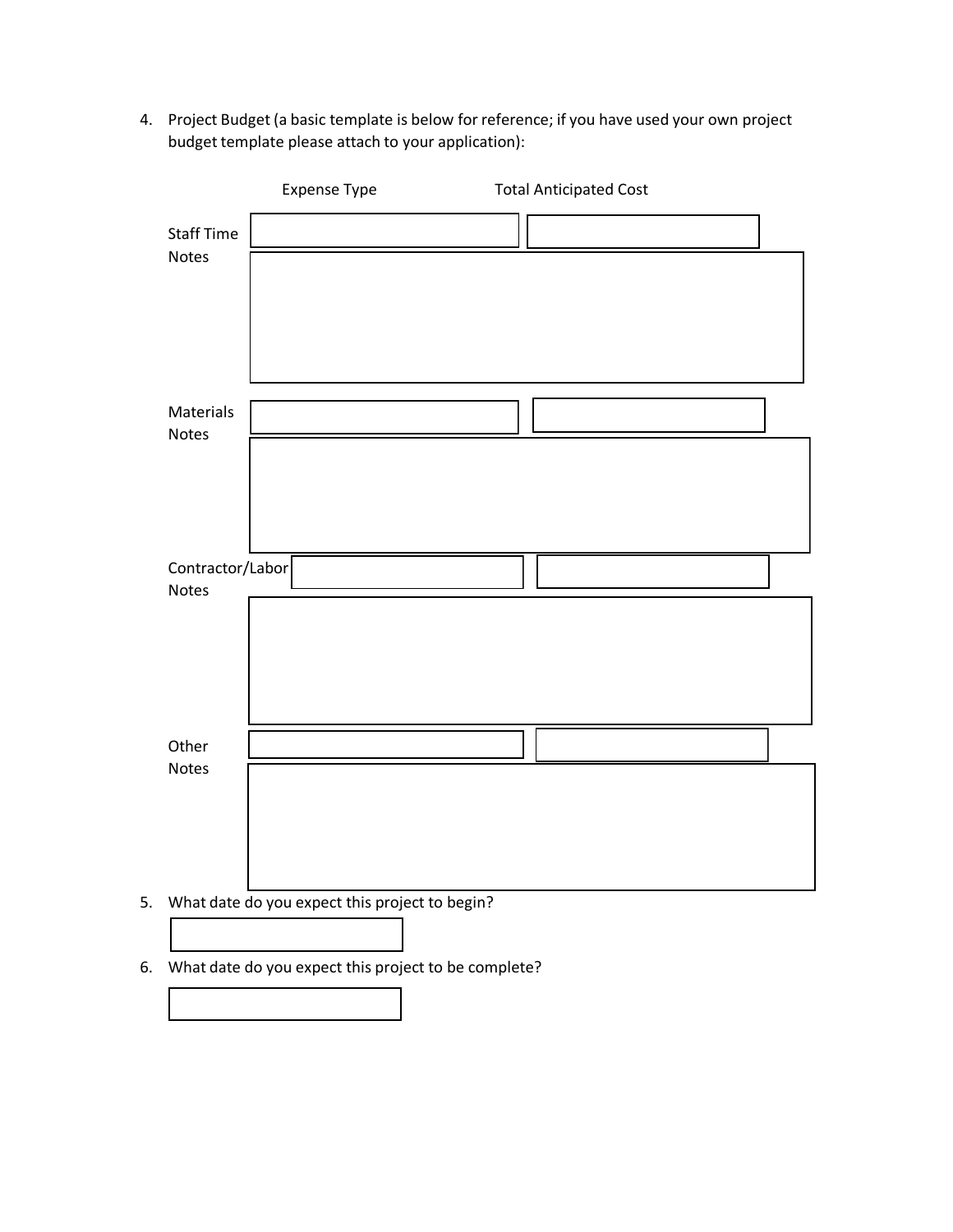- 7. Which ARPA funding goals does this project contribute to achieving? (You may select more than one option). Make existing housing and community-based service facilities providing mental healthservices more
	- $\Box$  1. accessible,
	- $\Box$  2. safe,
	- 3. compliant with ADA, **OR**
	- $\Box$  4. Expand capacity in community settings, in a way that will not require additional State funds for operating costs in future years
- 8. Who do you intend for this project to benefit? About how many people (general estimate) do you think will benefit from this project?

- 9. What are the desired outcomes of this project? In your response, consider the following factors:
	- 1. How this project will help you more effectively work with people across diverse needs and backgrounds
	- 2. How this project will help you ensure health and safety for people you work with and staff
	- 3. How this project will improve the quality of programming or of the program environment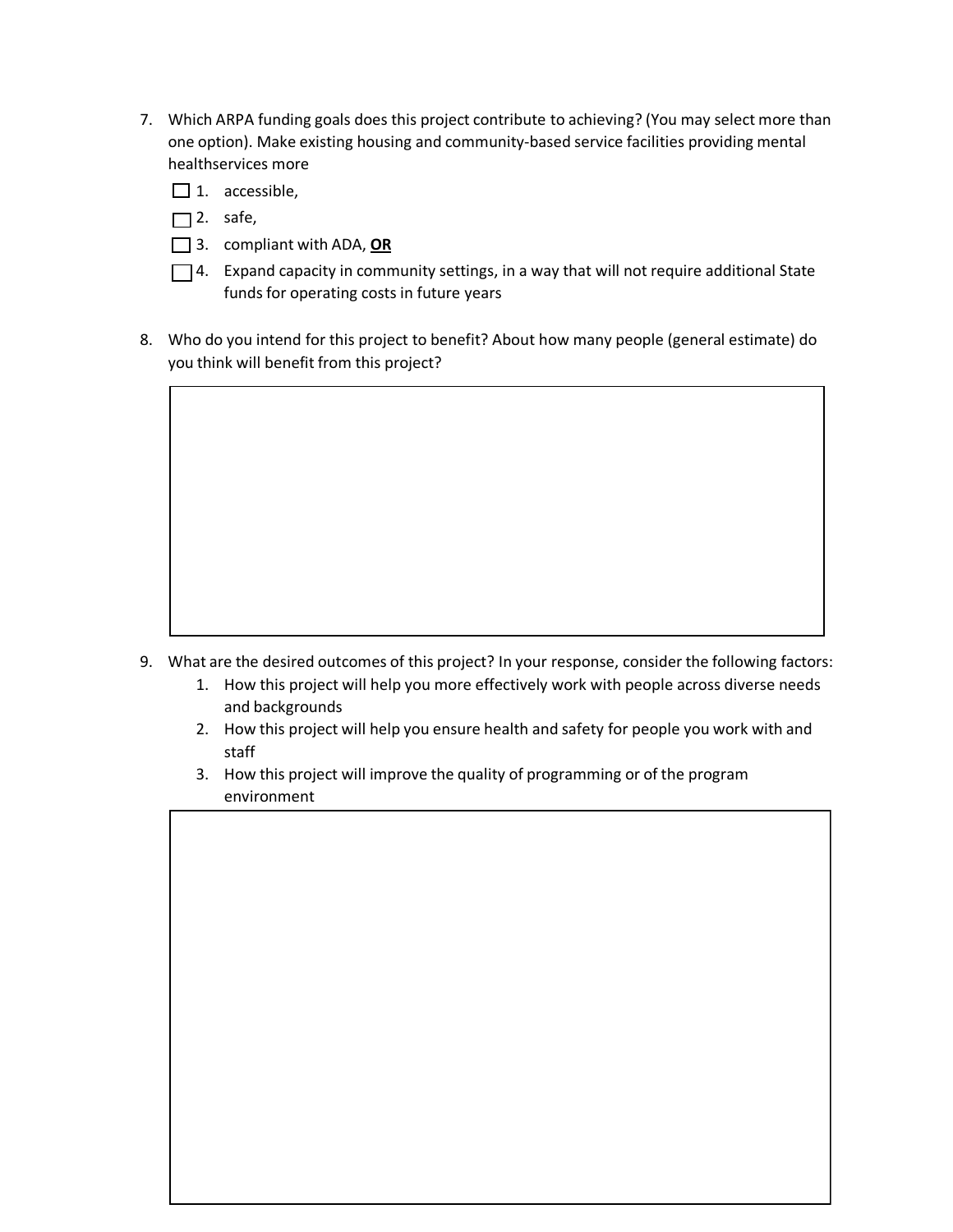- 10. Which of the following State of Vermont priorities does your project help achieve? (You may select more than one option)
	- $\Box$  Support or sustain community alternatives to emergency room care
	- $\Box$  Support or sustain peer supports and peer-directed programming
	- $\Box$  Integrate physical and mental health care

3.

 $\Box$  Improve the experience of programs and/or quality of the environment

 $\Box$  Eliminate barriers to accessibility to meet the needs of all people

 $\Box$  Increase general operating capacity of service providers so that organizations can better support their employees and sustain workforce capacity

- 11. You will be asked to report three performance measures at the end of the project. Two of these are written below. Please tell us the third measure that you will report to determine how the project has met your goals.
	- 1. A narrative description of how funded project(s) have had an impact in your organization.
	- 2. % of funded project(s) that were completed.